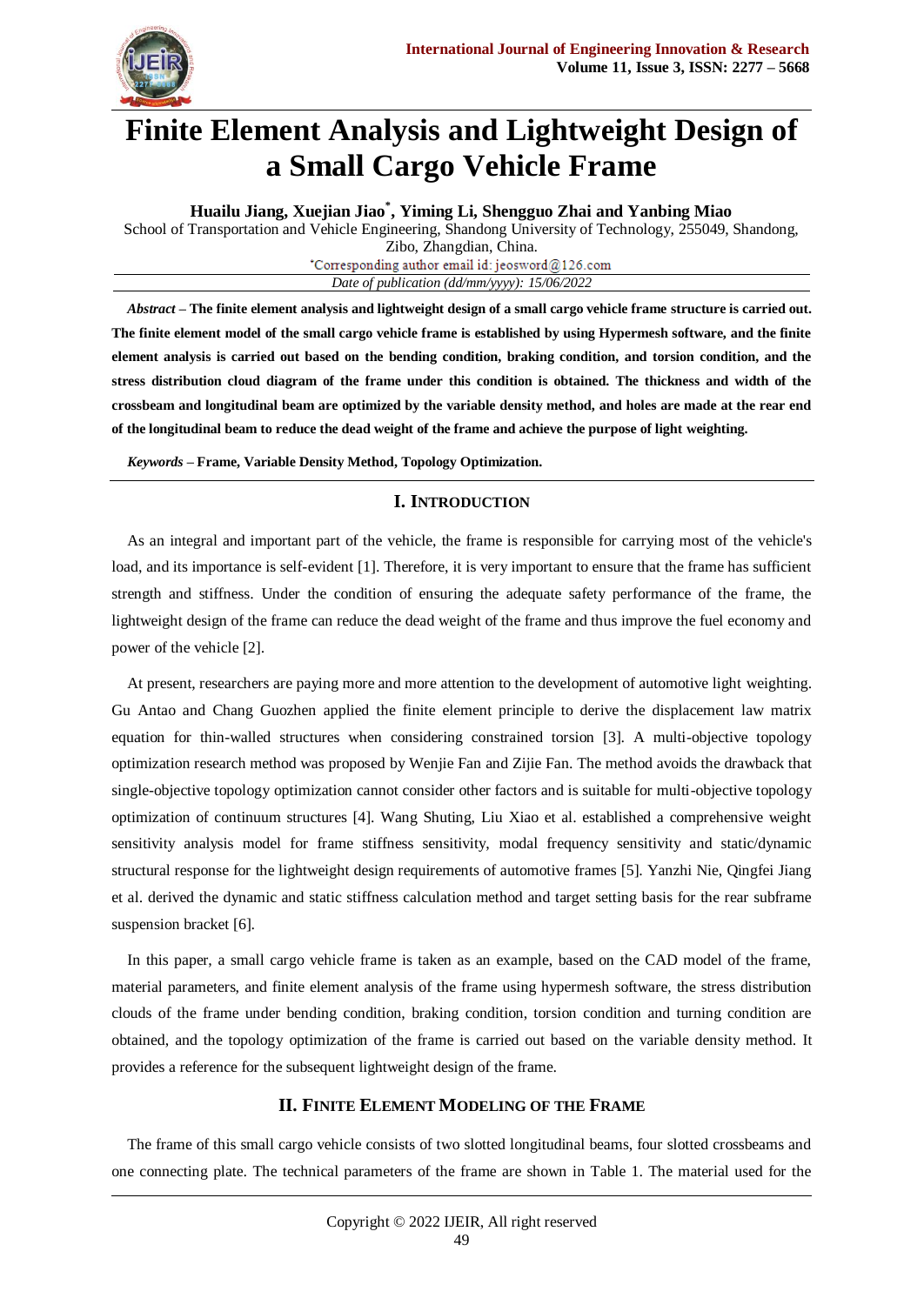

frame is B510L, and the mechanical properties of the material are: density is 7850kg/m3; Poisson's ratio is 0.31; modulus of elasticity is 210Gpa; yield strength is 355Mpa. Since this paper only focuses on the lightweight design of the frame itself, the simulation is simplified for the frame steel plate spring, and this paper simplifies a curved plate instead of a plate spring, and gives this curved plate equivalent strength and stiffness to the plate spring. The strength and stiffness of this curved plate is equivalent to that of the plate spring. The applied load on the frame is handled by mass point coupling, and the specific coupling masses are shown in Table 2. The frame is discretized with shell cells in hypermesh software, and the finite element model of the frame is shown in Fig. 1.



Fig. 1. Finite element model of the frame.

|  |  |  | Table 1. Frame related parameters. |
|--|--|--|------------------------------------|
|--|--|--|------------------------------------|

| <b>Parameter Name</b>                           | <b>Parameter Value</b> | <b>Parameter Name</b>  | <b>Parameter Value</b> |
|-------------------------------------------------|------------------------|------------------------|------------------------|
| Total length of longitudinal<br>beam/mm         | 6939                   | Frame front width/mm   | 830                    |
| Total frame mass (excluding<br>leaf springs)/kg | 200.7                  | Rear width of frame/mm | 746                    |

|  | Table 2. Frame Loads. |
|--|-----------------------|
|--|-----------------------|

| <b>Parameter</b><br><b>Name</b> | Cab and<br><b>Driver</b> | <b>Containers</b> | <b>Cargoes</b> | Engine,<br><b>Transmission</b> | <b>Fuel Tank, Spare Tire,</b><br><b>Battery</b> |
|---------------------------------|--------------------------|-------------------|----------------|--------------------------------|-------------------------------------------------|
| Mass/kg                         | 740                      | 366               | 1836           | 540                            | 215                                             |

## **III. FRAME STRENGTH**

### A. *Bending Conditions*

The bending condition refers to the vehicle under full load, uniform speed on a flat road[7], after restraint and load loading of the frame, the stress solved for is shown in Figure 2, the maximum stress to which the frame is subjected is 137.3Mpa appears in the longitudinal beam in the middle of the connecting plate and cross member. The analysis shows that the frame material of B510L, which is subjected to a maximum stress of 355Mpa, and the frame has room for light weight.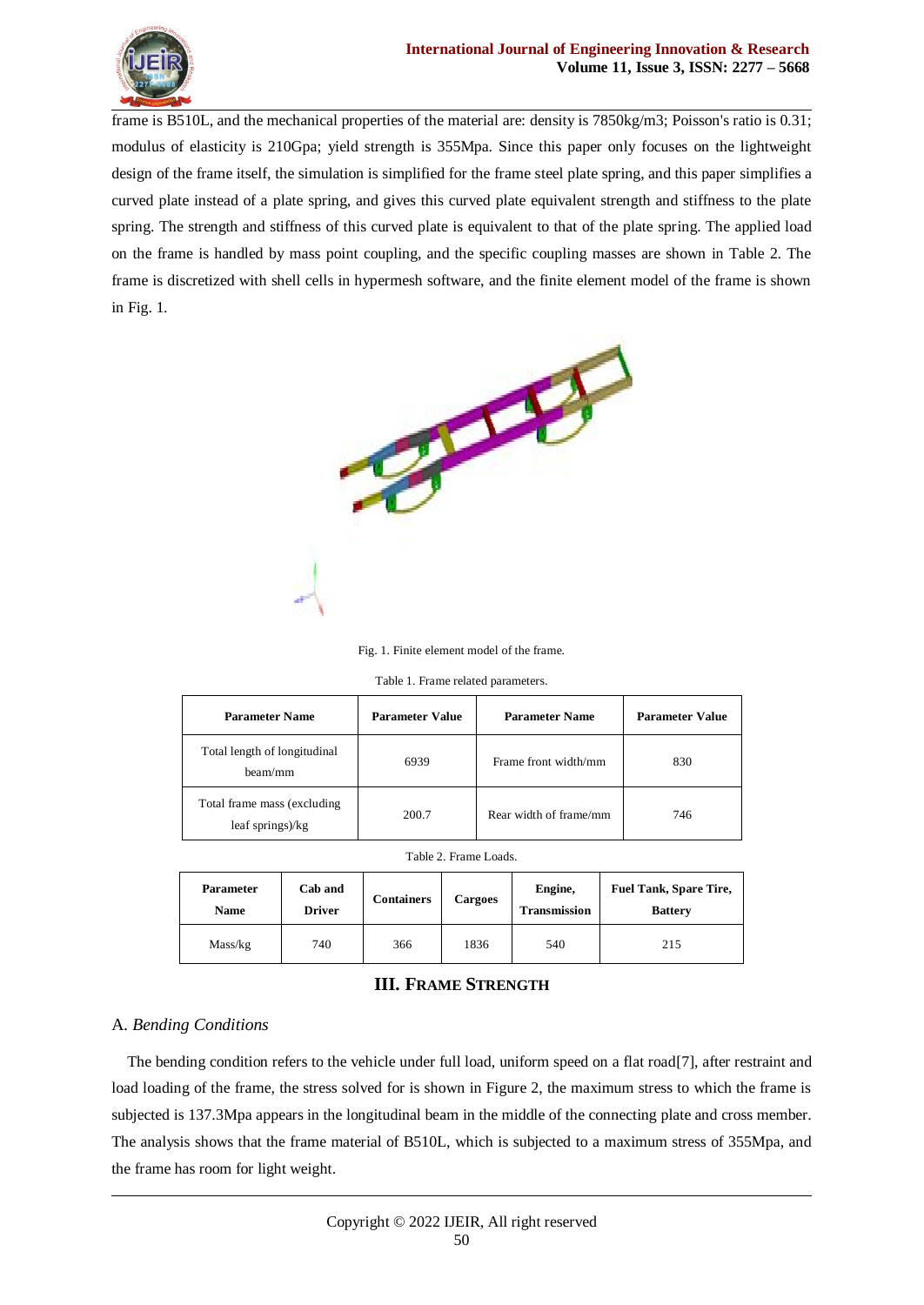



### B. *Braking conditions*

The braking condition refers to the vehicle full load driving process, with a certain acceleration for braking, this paper braking acceleration is taken as 0.7g, after the frame is restrained and loaded, the solved stress is shown in Figure 3, in the braking condition, the frame stress is higher compared to the bending condition frame stress, The maximum stress value occurs at the welding of the longitudinal beam of the frame, its maximum stress is 213.7 Mpa, but in the The maximum stress is 213.7 Mpa, but in the overall part of the frame, the maximum stress is only 47.5 Mpa, there is still a surplus of stress in the frame, and there is room for light weight.



Fig. 3. Frame braking stress cloud.

### C. *Torsional Working Conditions*

The torsional condition simulates the force state of the car when one wheel is suspended and the other wheel is raised. After the frame is restrained and loaded, the solved stresses are shown in Fig. 4. The analysis shows that the maximum stress is only 329.3 MPa under the torsional condition, and the maximum stress value appears at the longitudinal beam and the connecting plate, which is a stress concentration phenomenon, which has no effect on the stress of the frame itself.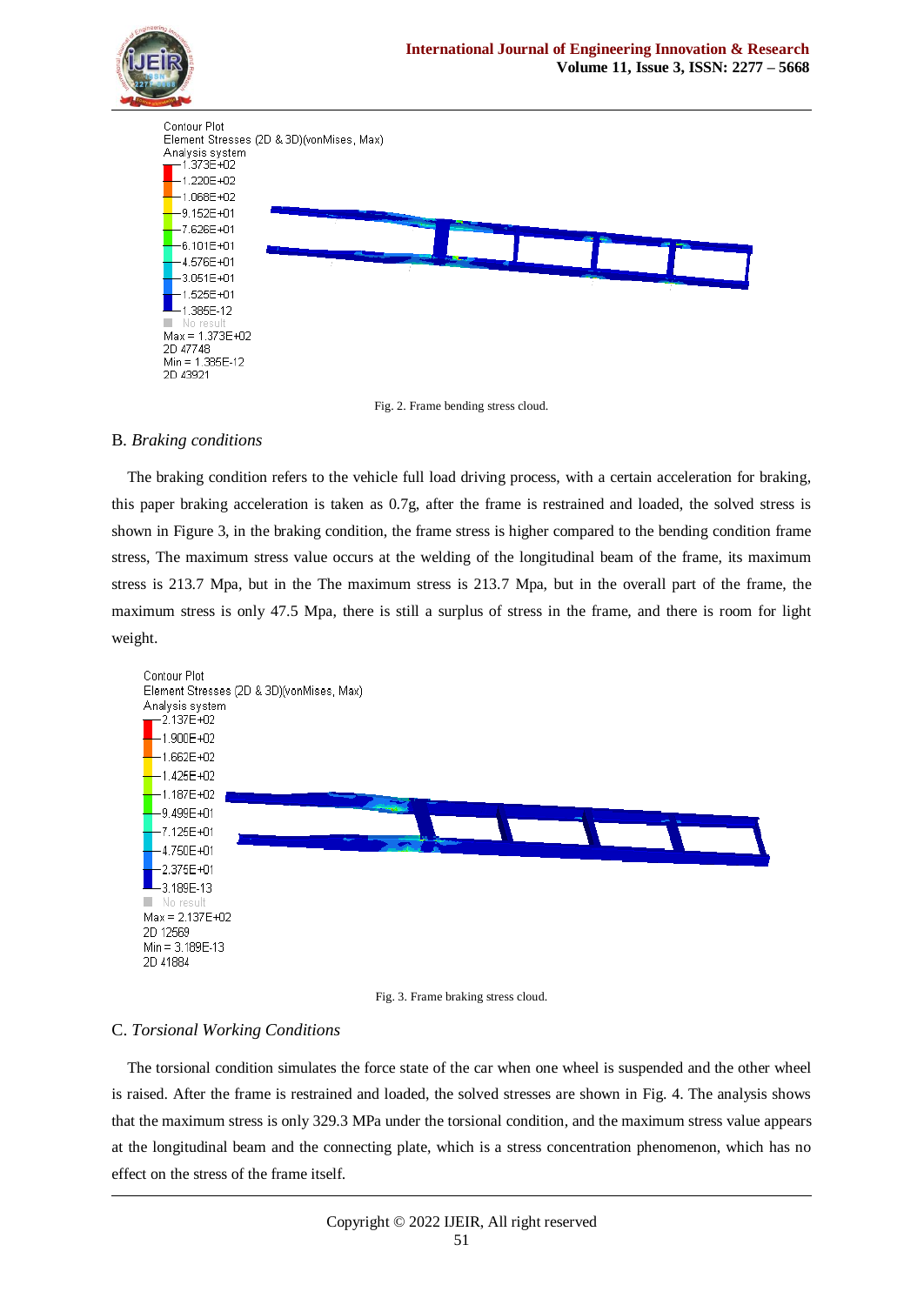

Fig. 4. Torsional stress cloud of the frame.

### **IV. TOPOLOGY OPTIMIZATION**

The flutter optimization requires the establishment of three elements, the optimization variables, the objective function, and the constraints [8]. The light weighting objective of this paper is to optimize the layout of the longitudinal and transverse beams of the frame and reduce the dead weight of the frame, so we set the design variables as the transverse and longitudinal beams of the frame. In this paper, the minimum flexibility is taken as the objective function, the density of the frame unit is taken as the design variable, and the volume fraction is taken as the constraint condition. The mathematical model of frame topology optimization is obtained. As shown in the following formula (1).

$$
\begin{cases}\n\int \operatorname{ind} \rho = \{\rho_1, \rho_2, \dots, \rho_e\}^T, e = 1, \dots, N \\
\min \mathcal{C}(\rho) = \sum_{k=1}^m \Delta k \mathcal{C}_k(\rho) = \sum_{k=1}^m \Delta k \mathcal{U}_k^T K_k(\rho) U_k \\
\text{s.t.} \quad \sigma_{\max} (k) \le \sigma_s = 3.45 \times 10^8 p a \\
V(\rho) = \sum_{e=1}^N \rho_e v_e \ge V_0 f \\
K_k(\rho) U_k = F_k, k = 1, \dots, m \\
\rho_{\min} \le \rho_e \le \rho_{\max}, e = 1, \dots, N\n\end{cases} \tag{1}
$$

Where: ρ denotes the relative density of cells, the design variable; N denotes the number of cells; m denotes the working condition;  $C(\rho)$  is the combined strain energy of the frame for multiple working conditions;  $\Delta k$  is the weight factor accounted for by the kth working condition;  $C_k(\rho)$  denotes the flexibility of the frame at the kth working condition;  $U_k$  denotes the displacement vector matrix;  $K_k$  denotes the stiffness matrix;  $\sigma_{\text{max}}(k)$  is the maximum stress to which the frame is subjected at the kth working condition;  $\sigma_s = 355 \text{MPa}$  is the yield strength of the material;  $V_0$  and  $V(\rho)$  denote the the displayed volume of the topological base model before and after frame optimization; f denotes the display threshold;  $F_k$  denotes the load;  $\rho_{min}$  and  $\rho_{max}$  are the minimum and maximum limits of the design variables, respectively;  $\rho_e$  is the relative density of the eighth cell. According to the topology optimization process, the topology optimization is carried out for the bending condition, torsional condition frame, and the calculation results are shown in Fig. 5.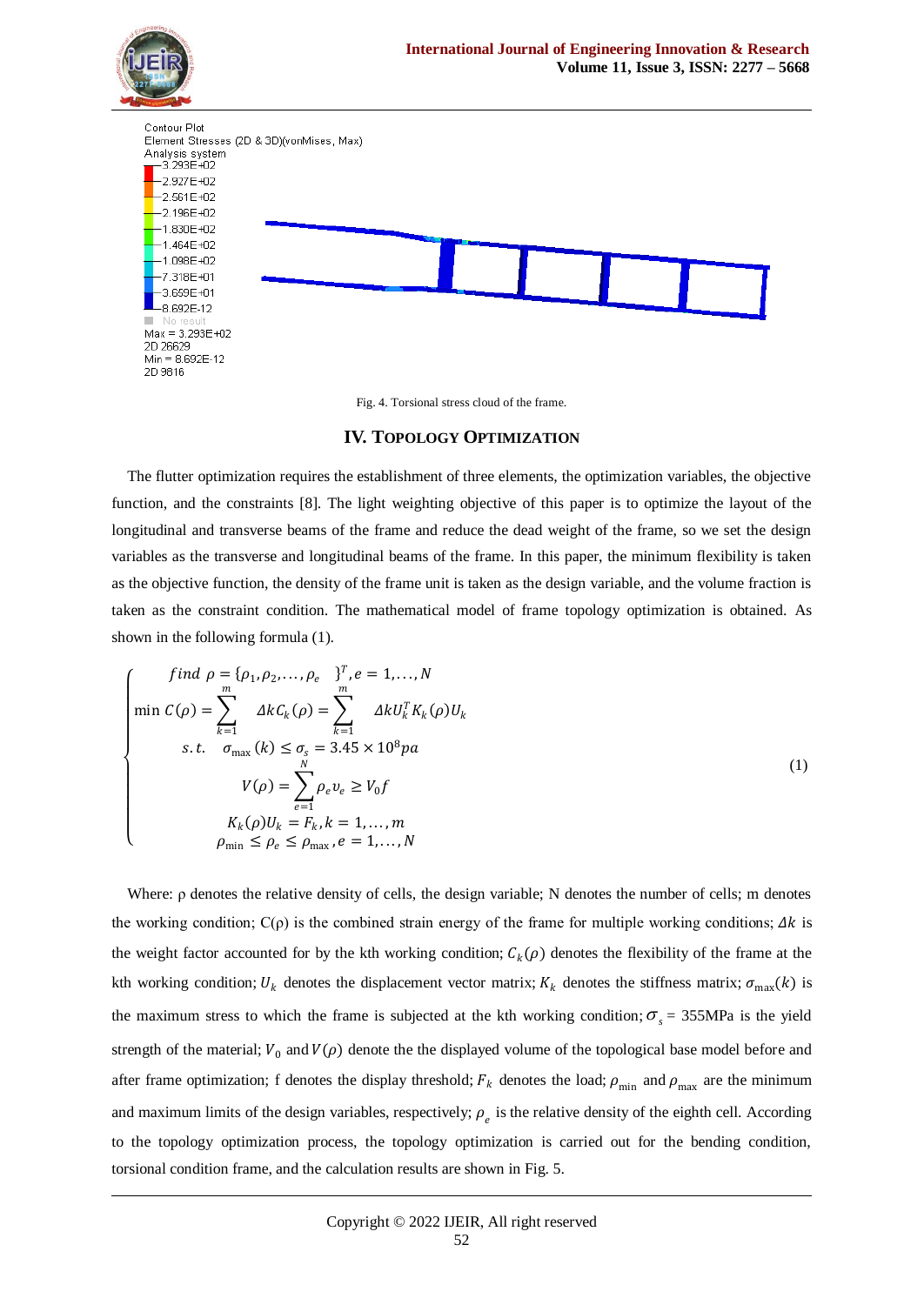





Through the analysis of the cloud diagram under the bending and torsional conditions, it can be seen that the front end of the frame is subjected to higher stress and can be optimized to a lesser extent, while the rear part of the frame and the cross member have more room for optimization, because the rear part of the frame is subjected to more uniform stress, while the front part of the frame is subjected to higher stress due to the coupling of the cab and the driver passenger and the larger space occupied by the frame. According to the actual requirements of the frame, on the basis of the original frame, the thickness of the two crossbeams is reduced from 6mm to 5mm, and the crossbeam is reduced from 3mm to 2mm, and the stamping opening is carried out at the rear of the longitudinal beam of the frame, as shown in Table 3, and the optimized model is shown in Figure 6.

| Table 3. Schematic diagram of the opening. |  |  |
|--------------------------------------------|--|--|
|--------------------------------------------|--|--|

| Location                             | <b>Opening Shape</b> | Radius/Mm | Quantities     |
|--------------------------------------|----------------------|-----------|----------------|
| Three-beam vs. four-beam             | Round hole           | 45        | $\overline{4}$ |
| Three crossbeams vs. two crossbeams  | Round hole           | 45        | $\overline{4}$ |
| Second crossbeam vs. first crossbeam | Round hole           | 45        | $\overline{4}$ |
|                                      | ۰                    |           |                |
|                                      |                      |           |                |



# **V. STRENGTH CALIBRATION AND MODAL ANALYSIS AFTER OPTIMIZATION**

# A. *Strength Calibration*

The optimized frame was subjected to stress analysis in bending case, torsion case and braking case, and after applying constraints and loads, the solved stress distribution is shown in Fig. 7, Fig. 8 and Fig. 9.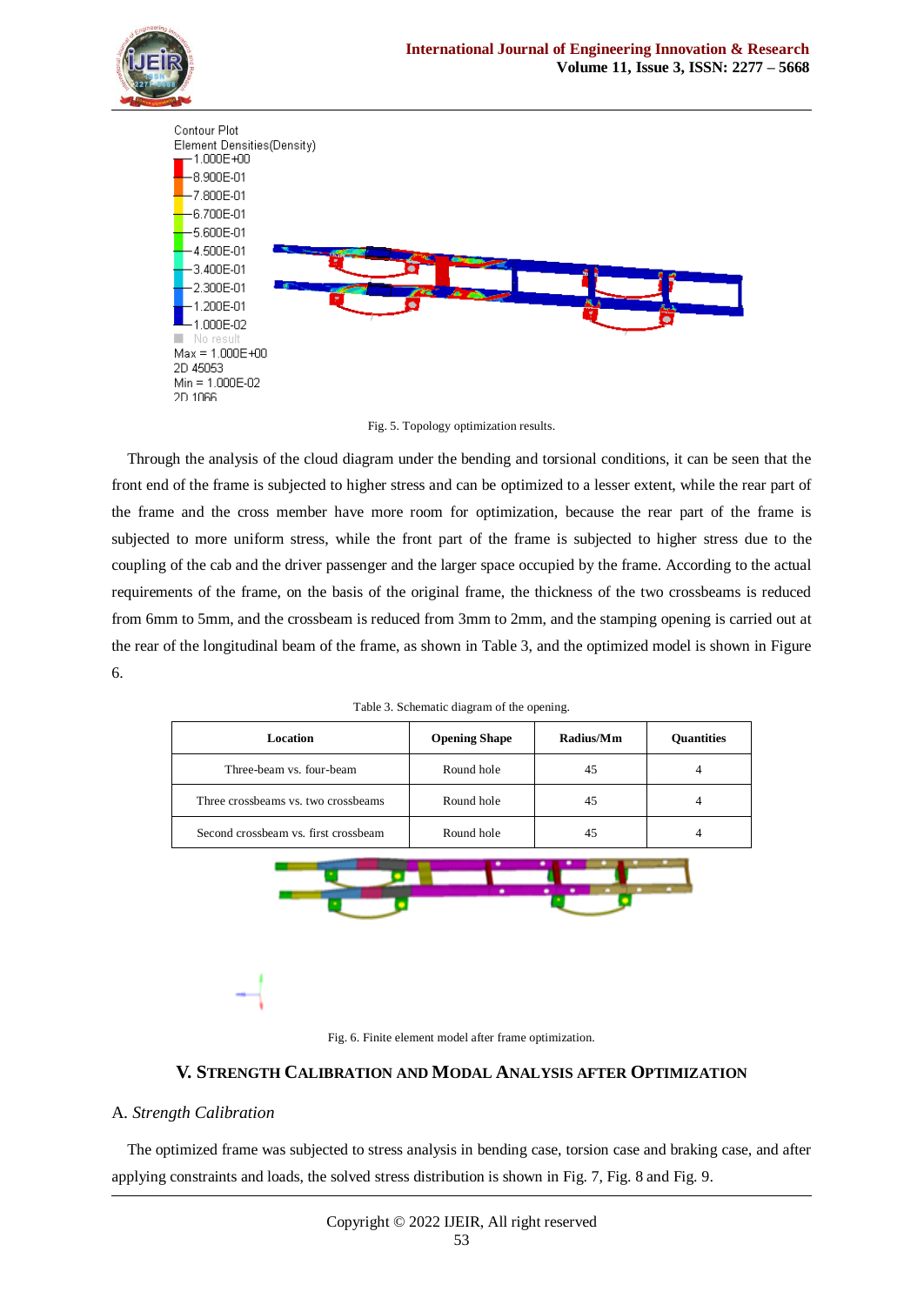

Fig. 9. Stress cloud for torsional condition after topology optimization.

The strength check of the improved frame shows that the maximum stress values of the bending condition, braking condition and torsion condition of the improved frame increase to 198Mpa, 287Mpa and 338.2Mpa respectively, but they are less than the yield limit stress of the material and meet the design requirements.

#### B. *Modal Analysis*

Modes are the inherent vibration characteristics of a structure, and in each mode there is a specific inherent frequency, damping ratio and mode shape [9]. The ultimate goal of the modal analysis is to identify the modal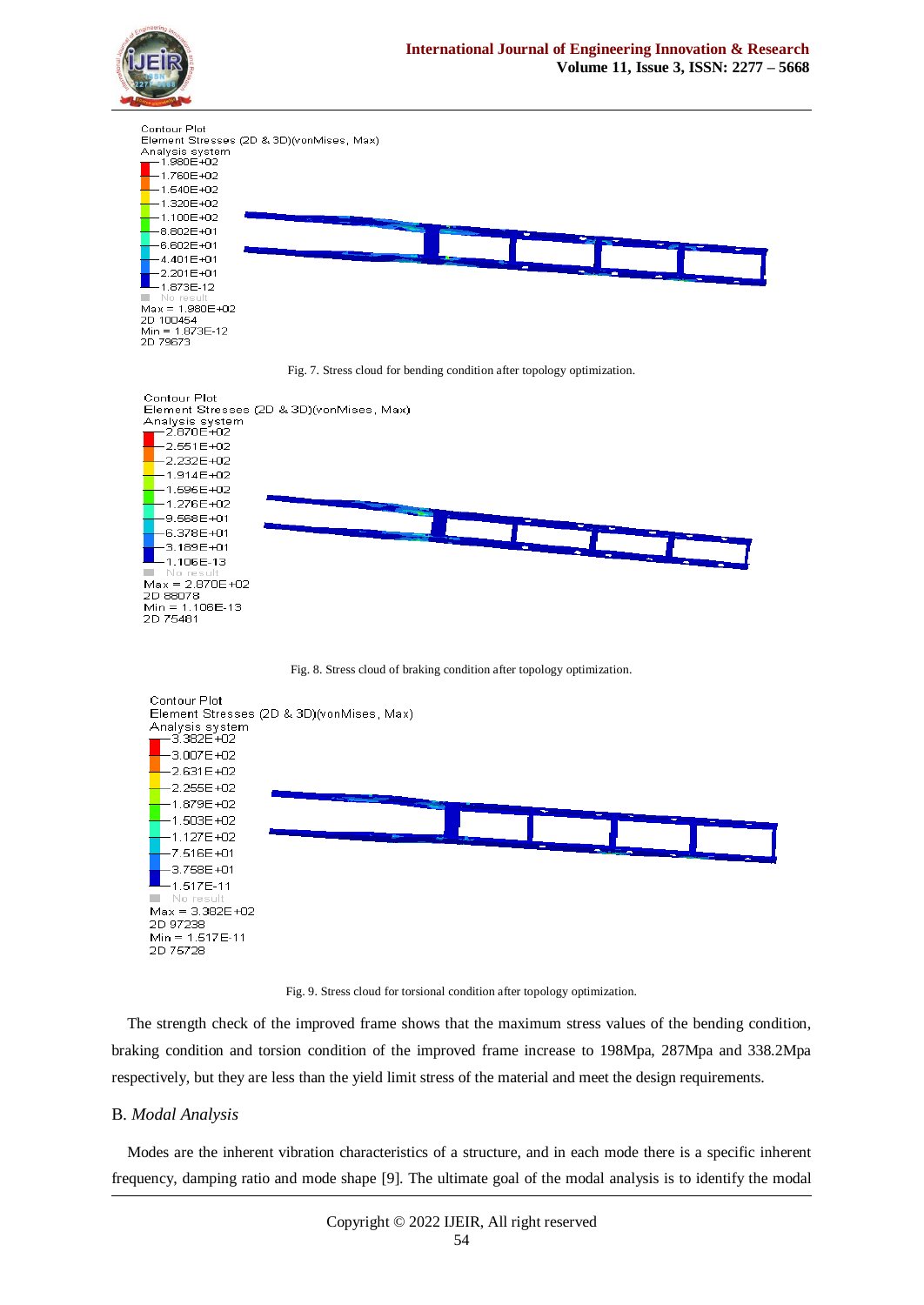

parameters of the system and provide evidence for the analysis of the vibration characteristics of the structural system, the diagnosis and detection of vibration faults, and the optimization of the structure.

In this paper, for the modal analysis of the frame with free boundary, the first tenth order free characteristics and frequency values and vibration patterns are analyzed as shown in Table 4.

| <b>Modal Order</b> | <b>Modal Frequency</b> | <b>Description of Vibration Pattern</b> |
|--------------------|------------------------|-----------------------------------------|
| 1                  | 0.195                  | rigid body modulus                      |
| $\overline{2}$     | 0.003                  | rigid body modulus                      |
| 3                  | 0.0009                 | rigid body modulus                      |
| $\overline{4}$     | 0.0005                 | rigid body modulus                      |
| 5                  | 0.0002                 | rigid body modulus                      |
| 6                  | 0.0004                 | rigid body modulus                      |
| 7                  | 10                     | First order distortion                  |
| 8                  | 12.1                   | second order bend                       |
| 9                  | 12.6                   | Composite vibration                     |
| 10                 | 18.1                   | Composite vibration                     |

Table 4. Modal analysis inherent frequencies and vibration patterns of the frame.

The analysis shows that the first sixth order rigid body mode frequency of the model is much less than 1Hz, and the other non-rigid body mode frequencies are all greater than 5Hz, with no local modes below 10Hz to meet the requirements.

### **VI. CONCLUSION**

In this paper, based on the static analysis of the frame model, the topology optimization of the frame is carried out by comparing the stress distribution cloud diagram of the frame working condition, and the optimization scheme is proposed for the small cargo vehicle, with a weight reduction of 38.7 kg and a lightness of 11.2%. The weight reduction effect is obvious.

### **REFERENCES**

- [1] Ha-zhao Cui, Shu-xiu Kang, Hao-kun Ma, Shao-dan Su, Li-xia Liu. Optimal design of heavy commercial vehicle frame topology based on variable density method [J]. Heavy Duty Vehicles, 2022 (02): 16-18.
- [2] Jiang JL, Gan CY, Zhou WL, Xu CM. Light weight improvement of an electric commercial vehicle frame [J]. Modern Manufacturing Engineering, 2022 (02):64-69. DOI:10.16731/j.cnki.1671-3133.2022.02.010.
- [3] An-tao Gu, Chang G Z. The finite element method of automobile frame design calculation [J]. Automotive Technology, 1977 (06): 54- 78.
- [4] Fan WJ, Fan ZJ, Rui-yi Su. Research on multi-objective topology optimization method for automobile frame structure [J]. China Mechanical Engineering,2008(12):1505-1508.
- [5] Shu-ting Wang, Xiao Wang, Yi-zhong Wu, Guo-dong Jin. Light weighting and fatigue life estimation of vehicle frames based on sensitivity analysis [J]. China Mechanical Engineering, 2011, 22(16): 2001-2006.
- [6] Yan-zhi Nie, Qing-fei Jiang, Yi Wu, Den-huo Zhu, Fan-yong Kong. Study on the stiffness of rear sub frame suspension bracket of pure electric vehicle [J]. Automotive Manufacturing, 2022 (02): 16-18.
- [7] Chen DF, Luo QY. Hyper Works-based frame strength simulation analysis of a lightweight mid-axle coupe [J]. Commercial Vehicle, 2022 (01): 74-76.
- [8] Xiao-ming Li, Yan-liang LI, Xiao-ling Wang, Guo-dong Wang. Topology optimization and finite element analysis of dump truck frame based on HyperMesh[J]. Heavy Duty Vehicles, 2021 (05): 18-19+38.
- [9] Xiao CJ, Zhu SH. Fatigue life prediction method for light-duty cargo vehicle frame based on virtual prototype technology [J]. Mechanical Design, 2010, 27(01): 59-63.